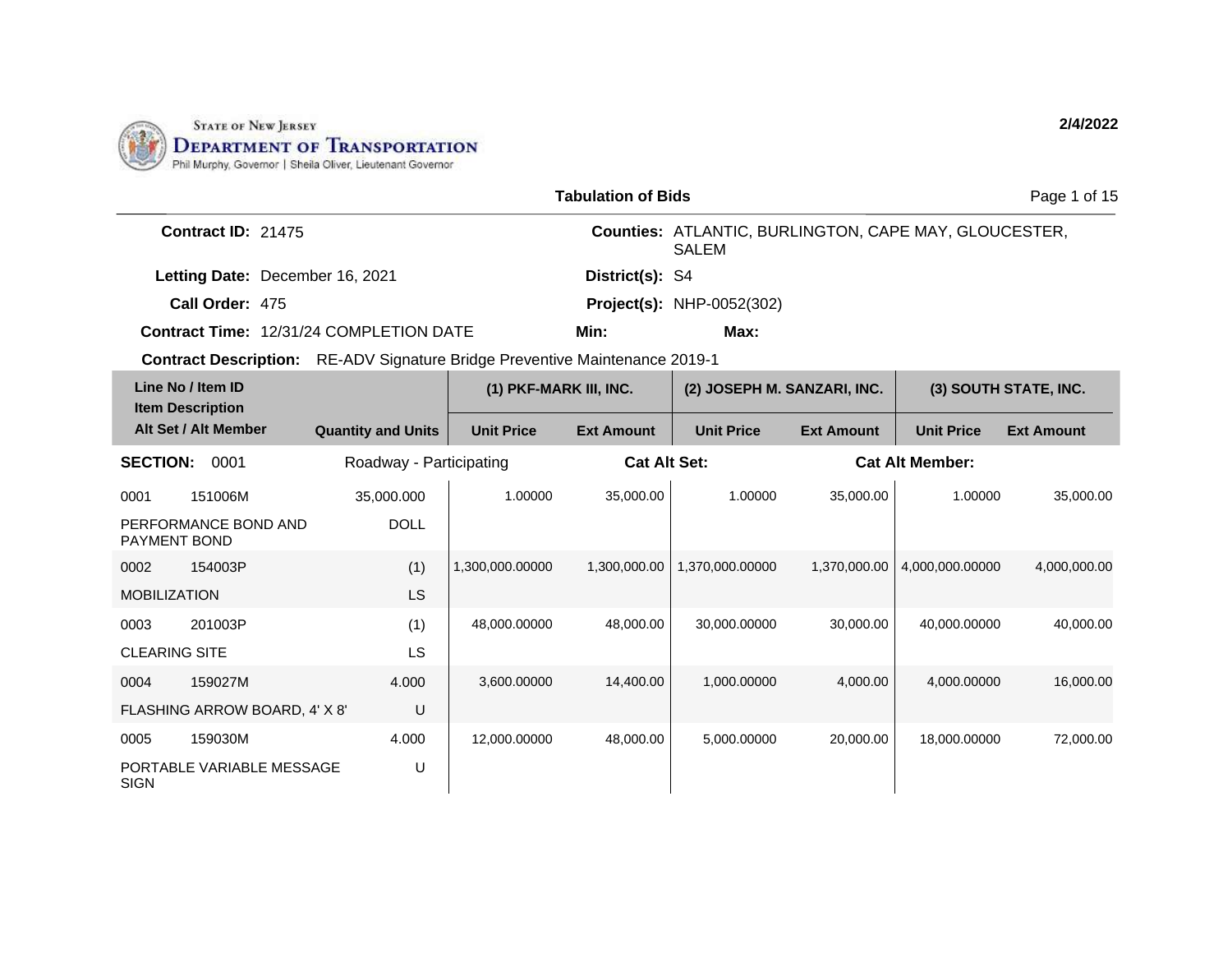

|                                              |                                                      |                                                                                    |                   | <b>Tabulation of Bids</b>   |                                                                              |                   |                        | Page 2 of 15      |
|----------------------------------------------|------------------------------------------------------|------------------------------------------------------------------------------------|-------------------|-----------------------------|------------------------------------------------------------------------------|-------------------|------------------------|-------------------|
|                                              | Contract ID: 21475                                   |                                                                                    |                   |                             | <b>Counties: ATLANTIC, BURLINGTON, CAPE MAY, GLOUCESTER,</b><br><b>SALEM</b> |                   |                        |                   |
|                                              | Letting Date: December 16, 2021                      |                                                                                    |                   | District(s): S4             |                                                                              |                   |                        |                   |
|                                              | Call Order: 475                                      |                                                                                    |                   |                             | <b>Project(s): NHP-0052(302)</b>                                             |                   |                        |                   |
|                                              |                                                      | Contract Time: 12/31/24 COMPLETION DATE                                            |                   | Min:                        | Max:                                                                         |                   |                        |                   |
|                                              |                                                      | <b>Contract Description:</b> RE-ADV Signature Bridge Preventive Maintenance 2019-1 |                   |                             |                                                                              |                   |                        |                   |
| Line No / Item ID<br><b>Item Description</b> |                                                      | (1) PKF-MARK III, INC.                                                             |                   | (2) JOSEPH M. SANZARI, INC. |                                                                              |                   | (3) SOUTH STATE, INC.  |                   |
|                                              | Alt Set / Alt Member                                 | <b>Quantity and Units</b>                                                          | <b>Unit Price</b> | <b>Ext Amount</b>           | <b>Unit Price</b>                                                            | <b>Ext Amount</b> | <b>Unit Price</b>      | <b>Ext Amount</b> |
| <b>SECTION:</b>                              | 0001                                                 | Roadway - Participating                                                            |                   | <b>Cat Alt Set:</b>         |                                                                              |                   | <b>Cat Alt Member:</b> |                   |
| 0006                                         | MMR081M                                              | 1,500.000                                                                          | 3.00000           | 4,500.00                    | 1.00000                                                                      | 1,500.00          | 3.00000                | 4,500.00          |
|                                              | TRAFFIC MARKINGS, LINES,<br><b>THERMOPLASTIC</b>     | LF                                                                                 |                   |                             |                                                                              |                   |                        |                   |
| 0007                                         | 610008M                                              | 750.000                                                                            | 9.00000           | 6,750.00                    | 4.00000                                                                      | 3,000.00          | 11.00000               | 8,250.00          |
|                                              | <b>TRAFFIC MARKINGS, SYMBOLS</b>                     | <b>SF</b>                                                                          |                   |                             |                                                                              |                   |                        |                   |
| 0008                                         | 610003M                                              | 1,500.000                                                                          | 3.00000           | 4,500.00                    | 0.75000                                                                      | 1,125.00          | 2.00000                | 3,000.00          |
|                                              | TRAFFIC STRIPES, 4"                                  | LF                                                                                 |                   |                             |                                                                              |                   |                        |                   |
| 0009                                         | 159120M                                              | 2,000.000                                                                          | 3.50000           | 7,000.00                    | 4.00000                                                                      | 8,000.00          | 1.50000                | 3,000.00          |
|                                              | <b>TEMPORARY PAVEMENT</b><br><b>MARKING TAPE, 4"</b> | LF                                                                                 |                   |                             |                                                                              |                   |                        |                   |
| 0010                                         | 610012M                                              | 20,000                                                                             | 105.00000         | 2,100.00                    | 30.00000                                                                     | 600.00            | 45.00000               | 900.00            |
| <b>LENS</b>                                  | RPM, MONO-DIRECTIONAL, WHITE                         | U                                                                                  |                   |                             |                                                                              |                   |                        |                   |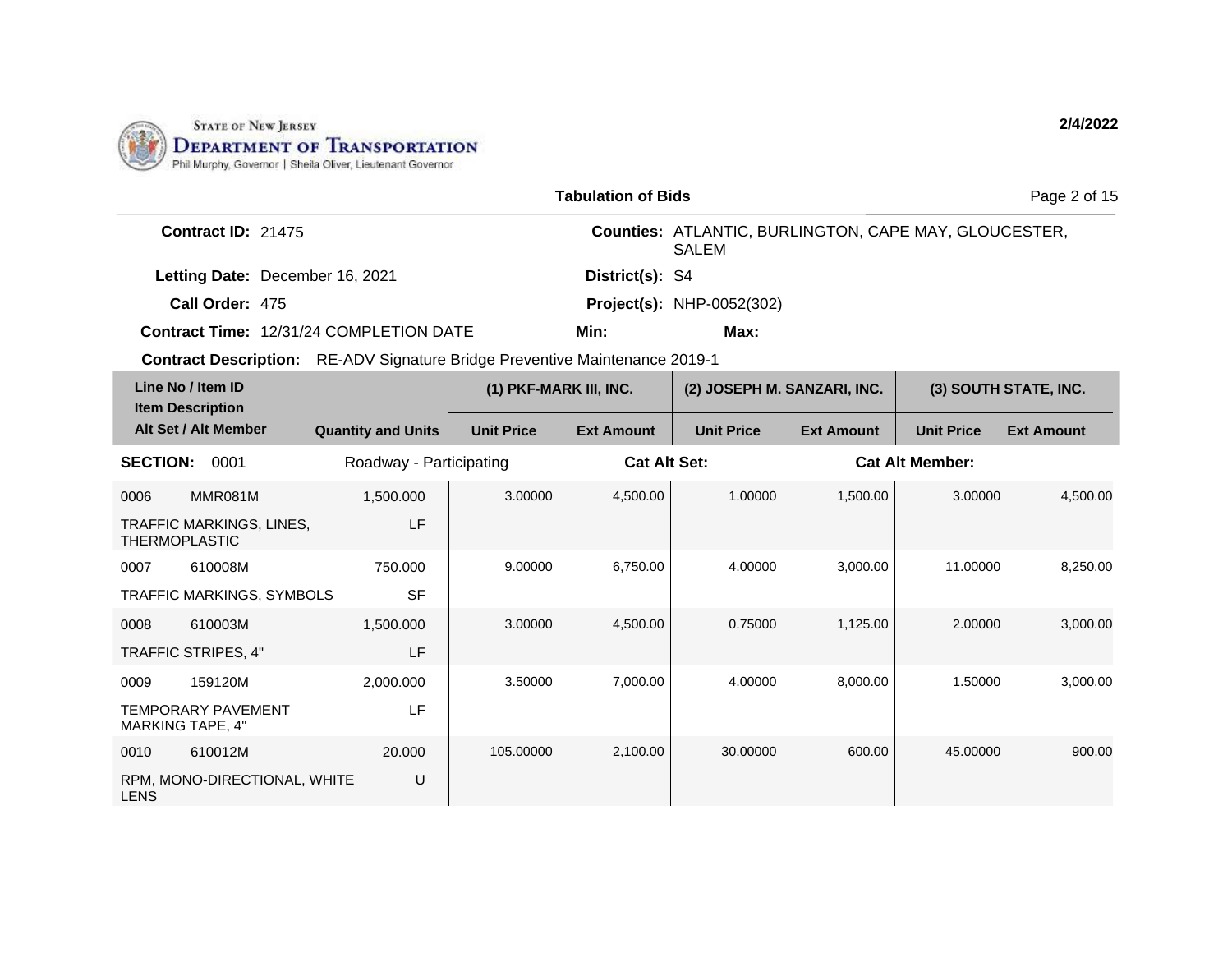

|                                                                                    |                           |                        | <b>Tabulation of Bids</b> |                                                                       |                   |                        | Page 3 of 15          |
|------------------------------------------------------------------------------------|---------------------------|------------------------|---------------------------|-----------------------------------------------------------------------|-------------------|------------------------|-----------------------|
| Contract ID: 21475                                                                 |                           |                        |                           | Counties: ATLANTIC, BURLINGTON, CAPE MAY, GLOUCESTER,<br><b>SALEM</b> |                   |                        |                       |
| Letting Date: December 16, 2021                                                    |                           |                        | District(s): S4           |                                                                       |                   |                        |                       |
| Call Order: 475                                                                    |                           |                        |                           | <b>Project(s): NHP-0052(302)</b>                                      |                   |                        |                       |
| <b>Contract Time: 12/31/24 COMPLETION DATE</b>                                     |                           |                        | Min:                      | Max:                                                                  |                   |                        |                       |
| <b>Contract Description:</b> RE-ADV Signature Bridge Preventive Maintenance 2019-1 |                           |                        |                           |                                                                       |                   |                        |                       |
| Line No / Item ID<br><b>Item Description</b>                                       |                           | (1) PKF-MARK III, INC. |                           | (2) JOSEPH M. SANZARI, INC.                                           |                   |                        | (3) SOUTH STATE, INC. |
| Alt Set / Alt Member                                                               | <b>Quantity and Units</b> | <b>Unit Price</b>      | <b>Ext Amount</b>         | <b>Unit Price</b>                                                     | <b>Ext Amount</b> | <b>Unit Price</b>      | <b>Ext Amount</b>     |
| <b>SECTION:</b><br>0001                                                            | Roadway - Participating   |                        | <b>Cat Alt Set:</b>       |                                                                       |                   | <b>Cat Alt Member:</b> |                       |
| 610015M<br>0011                                                                    | 20.000                    | 1.00000                | 20.00                     | 30.00000                                                              | 600.00            | 45.00000               | 900.00                |
| RPM, BI-DIRECTIONAL, WHITE<br><b>LENS</b>                                          | U                         |                        |                           |                                                                       |                   |                        |                       |
| 0012<br>610018M                                                                    | 20.000                    | 105.00000              | 2,100.00                  | 30.00000                                                              | 600.00            | 45.00000               | 900.00                |
| RPM, MONO-DIRECTIONAL,<br><b>AMBER LENS</b>                                        | U                         |                        |                           |                                                                       |                   |                        |                       |
| 0013<br>610021M                                                                    | 20.000                    | 105.00000              | 2,100.00                  | 30.00000                                                              | 600.00            | 45.00000               | 900.00                |
| RPM, BI-DIRECTIONAL, AMBER<br><b>LENS</b>                                          | U                         |                        |                           |                                                                       |                   |                        |                       |
| 610024M<br>0014                                                                    | 80.000                    | 45.00000               | 3,600.00                  | 1.00000                                                               | 80.00             | 35.00000               | 2,800.00              |
| REMOVAL OF RPM                                                                     | U                         |                        |                           |                                                                       |                   |                        |                       |
| 159141M<br>0015                                                                    | 1.000.000                 | 85.00000               | 85,000.00                 | 90.00000                                                              | 90.000.00         | 125.00000              | 125,000.00            |
| TRAFFIC DIRECTOR, FLAGGER                                                          | <b>HOUR</b>               |                        |                           |                                                                       |                   |                        |                       |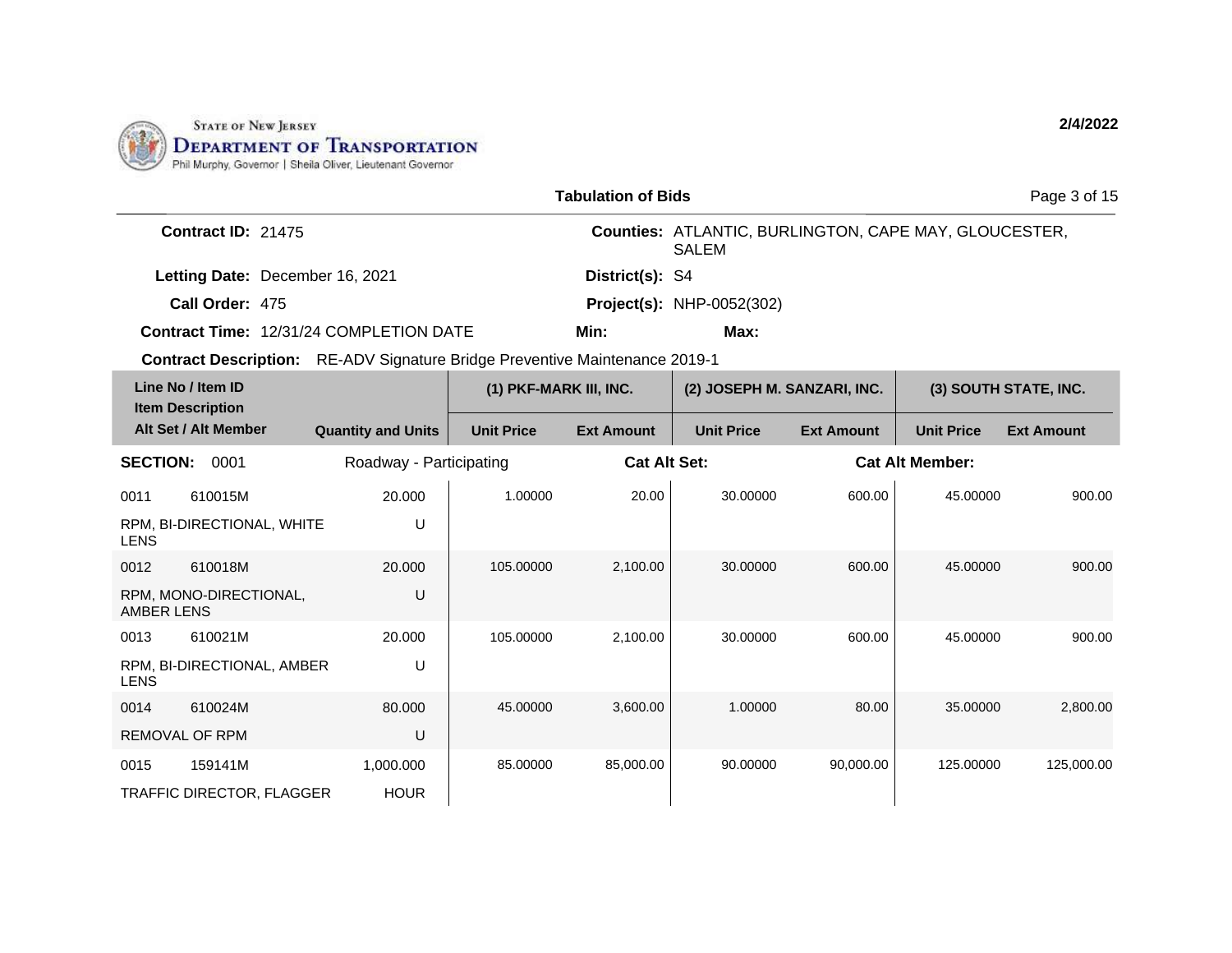

|                     |                                                                   |                                                                                    |                        | <b>Tabulation of Bids</b> |                                                                       |                   |                        | Page 4 of 15          |
|---------------------|-------------------------------------------------------------------|------------------------------------------------------------------------------------|------------------------|---------------------------|-----------------------------------------------------------------------|-------------------|------------------------|-----------------------|
|                     | Contract ID: 21475                                                |                                                                                    |                        |                           | Counties: ATLANTIC, BURLINGTON, CAPE MAY, GLOUCESTER,<br><b>SALEM</b> |                   |                        |                       |
|                     | Letting Date: December 16, 2021                                   |                                                                                    |                        | District(s): S4           |                                                                       |                   |                        |                       |
|                     | Call Order: 475                                                   |                                                                                    |                        |                           | <b>Project(s): NHP-0052(302)</b>                                      |                   |                        |                       |
|                     |                                                                   | <b>Contract Time: 12/31/24 COMPLETION DATE</b>                                     |                        | Min:                      | Max:                                                                  |                   |                        |                       |
|                     |                                                                   | <b>Contract Description:</b> RE-ADV Signature Bridge Preventive Maintenance 2019-1 |                        |                           |                                                                       |                   |                        |                       |
|                     | Line No / Item ID                                                 |                                                                                    | (1) PKF-MARK III, INC. |                           | (2) JOSEPH M. SANZARI, INC.                                           |                   |                        | (3) SOUTH STATE, INC. |
|                     | <b>Item Description</b><br>Alt Set / Alt Member                   | <b>Quantity and Units</b>                                                          | <b>Unit Price</b>      | <b>Ext Amount</b>         | <b>Unit Price</b>                                                     | <b>Ext Amount</b> | <b>Unit Price</b>      | <b>Ext Amount</b>     |
| <b>SECTION:</b>     | 0001                                                              | Roadway - Participating                                                            |                        | <b>Cat Alt Set:</b>       |                                                                       |                   | <b>Cat Alt Member:</b> |                       |
| 0016                | 159012M                                                           | 800.000                                                                            | 17.52000               | 14,016.00                 | 10.00000                                                              | 8,000.00          | 13.00000               | 10,400.00             |
|                     | <b>CONSTRUCTION SIGNS</b>                                         | <b>SF</b>                                                                          |                        |                           |                                                                       |                   |                        |                       |
| 0017                | 159006M                                                           | 100.000                                                                            | 55.00000               | 5,500.00                  | 1.00000                                                               | 100.00            | 80.00000               | 8,000.00              |
| <b>DRUM</b>         |                                                                   | U                                                                                  |                        |                           |                                                                       |                   |                        |                       |
| 0018                | 159108M                                                           | 4.000                                                                              | 60,000.00000           | 240,000.00                | 5,000.00000                                                           | 20,000.00         | 30,000.00000           | 120,000.00            |
|                     | <b>TRAFFIC CONTROL TRUCK WITH</b><br><b>MOUNTED CRASH CUSHION</b> | U                                                                                  |                        |                           |                                                                       |                   |                        |                       |
| 0019                | 159009M                                                           | 500.000                                                                            | 16.00000               | 8,000.00                  | 1.00000                                                               | 500.00            | 19.00000               | 9,500.00              |
| <b>TRAFFIC CONE</b> |                                                                   | U                                                                                  |                        |                           |                                                                       |                   |                        |                       |
| 0020                | 159003M                                                           | 52,000                                                                             | 120.00000              | 6,240.00                  | 1.00000                                                               | 52.00             | 125.00000              | 6,500.00              |
|                     | <b>BREAKAWAY BARRICADE</b>                                        | U                                                                                  |                        |                           |                                                                       |                   |                        |                       |
|                     | <b>Section Totals:</b>                                            |                                                                                    |                        | \$1,836,826,00            |                                                                       | \$1.593.757.00    |                        | \$4.467.550.00        |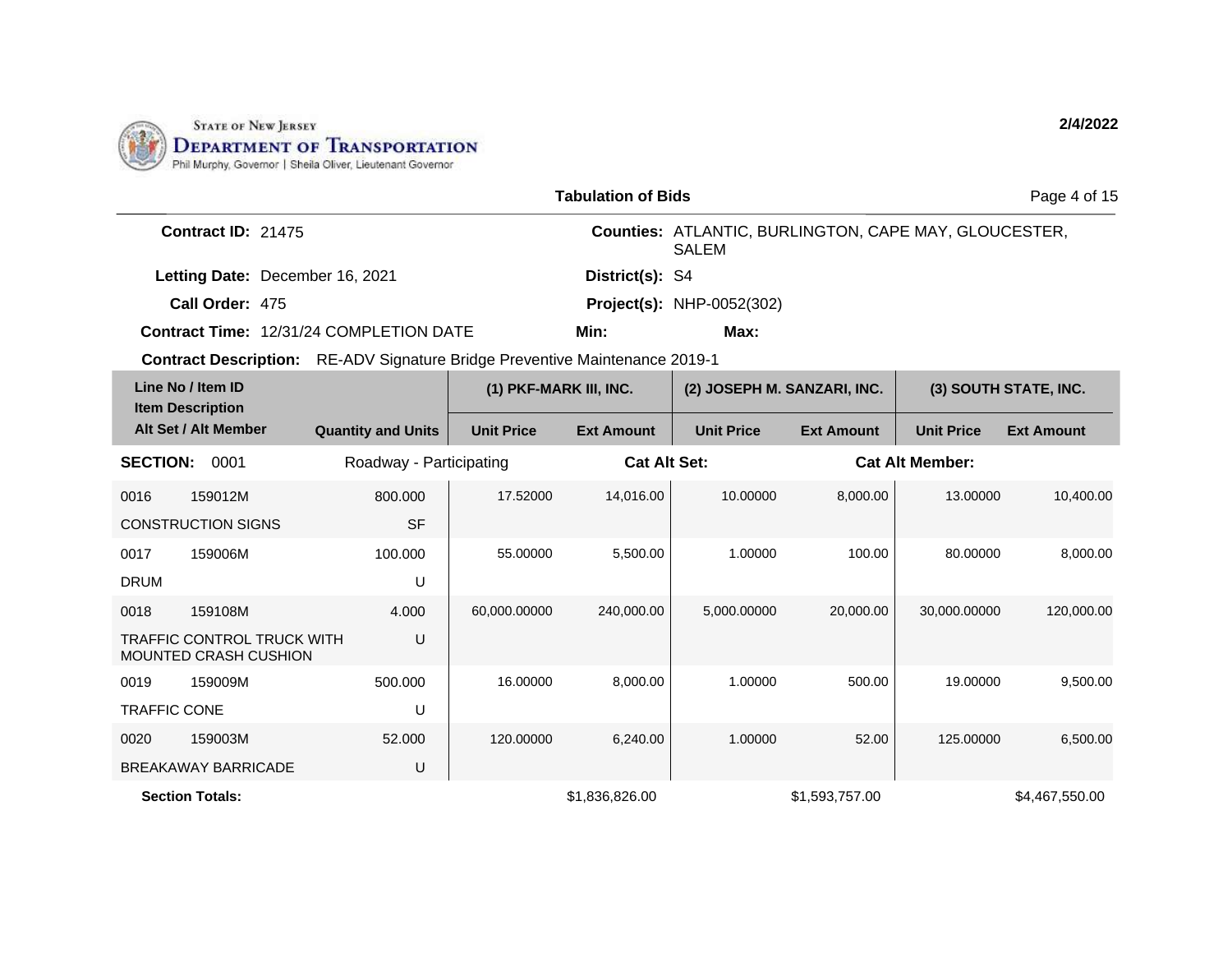

|                                              |                                                      |  |                           |                                                                                    | <b>Tabulation of Bids</b> |                                                                              |                        |                   | Page 5 of 15          |
|----------------------------------------------|------------------------------------------------------|--|---------------------------|------------------------------------------------------------------------------------|---------------------------|------------------------------------------------------------------------------|------------------------|-------------------|-----------------------|
|                                              | <b>Contract ID: 21475</b>                            |  |                           |                                                                                    |                           | <b>Counties: ATLANTIC, BURLINGTON, CAPE MAY, GLOUCESTER,</b><br><b>SALEM</b> |                        |                   |                       |
|                                              | Letting Date: December 16, 2021                      |  |                           |                                                                                    | District(s): S4           |                                                                              |                        |                   |                       |
|                                              | Call Order: 475                                      |  |                           |                                                                                    |                           | <b>Project(s): NHP-0052(302)</b>                                             |                        |                   |                       |
|                                              | Contract Time: 12/31/24 COMPLETION DATE              |  |                           |                                                                                    | Min:                      | Max:                                                                         |                        |                   |                       |
|                                              |                                                      |  |                           | <b>Contract Description:</b> RE-ADV Signature Bridge Preventive Maintenance 2019-1 |                           |                                                                              |                        |                   |                       |
|                                              | Line No / Item ID<br><b>Item Description</b>         |  |                           | (1) PKF-MARK III, INC.                                                             |                           | (2) JOSEPH M. SANZARI, INC.                                                  |                        |                   | (3) SOUTH STATE, INC. |
|                                              | Alt Set / Alt Member                                 |  | <b>Quantity and Units</b> | <b>Unit Price</b>                                                                  | <b>Ext Amount</b>         | <b>Unit Price</b>                                                            | <b>Ext Amount</b>      | <b>Unit Price</b> | <b>Ext Amount</b>     |
| <b>SECTION:</b><br>0002<br>Non-Participating |                                                      |  |                           | <b>Cat Alt Set:</b>                                                                |                           |                                                                              | <b>Cat Alt Member:</b> |                   |                       |
| 0021                                         | 605009P                                              |  | 500.000                   | 46.69000                                                                           | 23,345.00                 | 50.00000                                                                     | 25,000.00              | 45.00000          | 22,500.00             |
|                                              | CHAIN-LINK FENCE, ALUMINUM-<br>COATED STEEL, 6' HIGH |  | LF                        |                                                                                    |                           |                                                                              |                        |                   |                       |
| 0022                                         | MMG009M                                              |  | 1.000                     | 2,500.00000                                                                        | 2,500.00                  | 2,500.00000                                                                  | 2,500.00               | 2,500.00000       | 2,500.00              |
| E-Z PASS                                     |                                                      |  | <b>DOLL</b>               |                                                                                    |                           |                                                                              |                        |                   |                       |
| 0023                                         | 152012P                                              |  | 100,000.000               | 1.00000                                                                            | 100,000.00                | 1.00000                                                                      | 100,000.00             | 1.00000           | 100,000.00            |
| <b>INSURANCE</b>                             | RAILROAD PROTECTIVE LIABILITY                        |  | <b>DOLL</b>               |                                                                                    |                           |                                                                              |                        |                   |                       |
| 0024                                         | 551009M                                              |  | 100.000                   | 165.00000                                                                          | 16,500.00                 | 150.00000                                                                    | 15,000,00              | 450.00000         | 45,000.00             |
|                                              | CONCRETE DECK REPAIR, TYPE C                         |  | <b>SF</b>                 |                                                                                    |                           |                                                                              |                        |                   |                       |
| 0025                                         | MMG045M                                              |  | 1,200.000                 | 400.00000                                                                          | 480,000.00                | 240.00000                                                                    | 288,000.00             | 435.00000         | 522,000.00            |
|                                              | <b>CLEAN TIDE CLEARANCE GAUGE</b>                    |  | U                         |                                                                                    |                           |                                                                              |                        |                   |                       |

CLEAN TIDE CLEARANCE GAUGE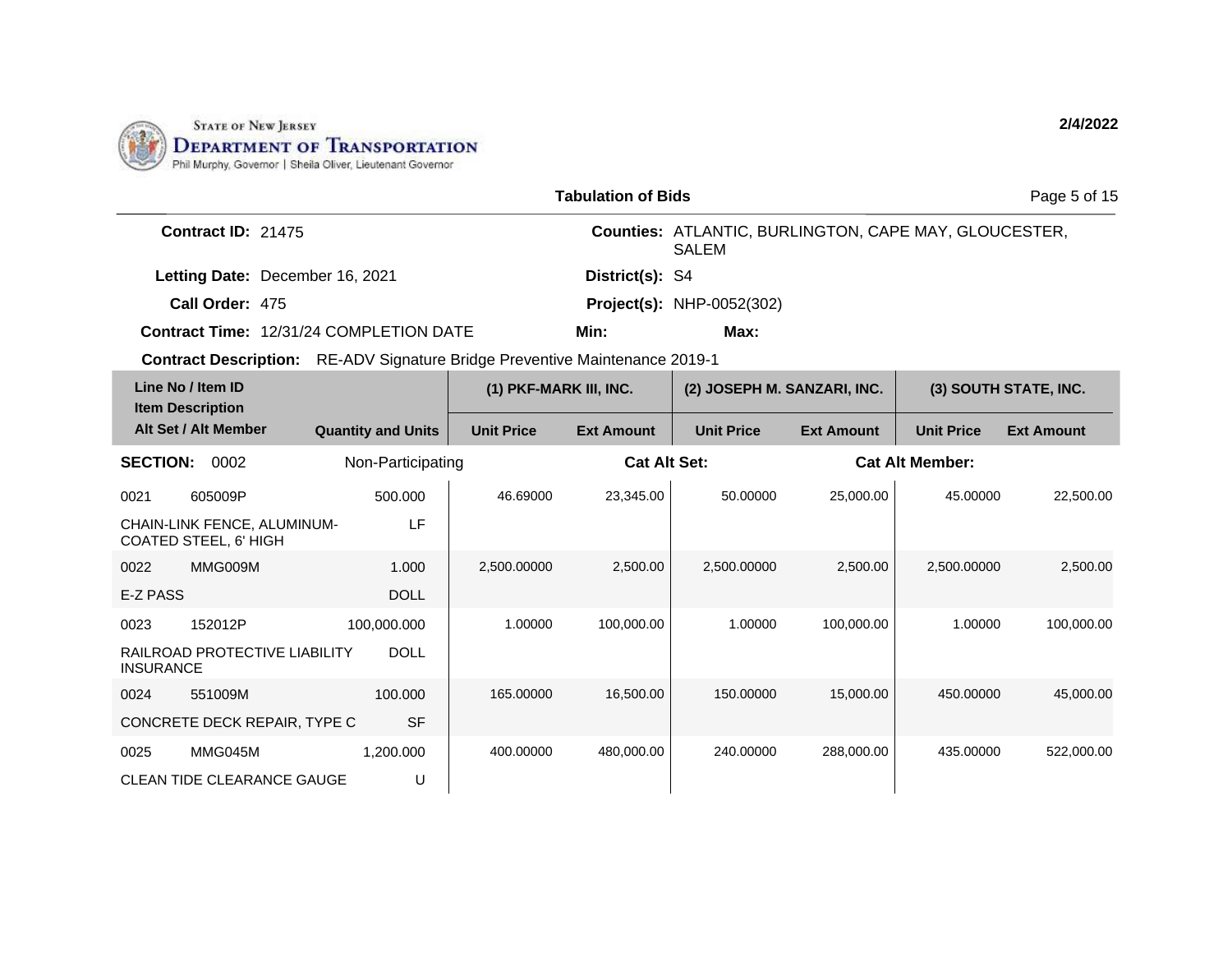

|                                                                                    |                           |                        | <b>Tabulation of Bids</b> |                                                                              |                        |                   | Page 6 of 15          |
|------------------------------------------------------------------------------------|---------------------------|------------------------|---------------------------|------------------------------------------------------------------------------|------------------------|-------------------|-----------------------|
| Contract ID: 21475                                                                 |                           |                        |                           | <b>Counties: ATLANTIC, BURLINGTON, CAPE MAY, GLOUCESTER,</b><br><b>SALEM</b> |                        |                   |                       |
| Letting Date: December 16, 2021                                                    |                           |                        | District(s): S4           |                                                                              |                        |                   |                       |
| Call Order: 475                                                                    |                           |                        |                           | <b>Project(s): NHP-0052(302)</b>                                             |                        |                   |                       |
| <b>Contract Time: 12/31/24 COMPLETION DATE</b>                                     |                           |                        | Min:                      | Max:                                                                         |                        |                   |                       |
| <b>Contract Description:</b> RE-ADV Signature Bridge Preventive Maintenance 2019-1 |                           |                        |                           |                                                                              |                        |                   |                       |
| Line No / Item ID<br><b>Item Description</b>                                       |                           | (1) PKF-MARK III, INC. |                           | (2) JOSEPH M. SANZARI, INC.                                                  |                        |                   | (3) SOUTH STATE, INC. |
| Alt Set / Alt Member                                                               | <b>Quantity and Units</b> | <b>Unit Price</b>      | <b>Ext Amount</b>         | <b>Unit Price</b>                                                            | <b>Ext Amount</b>      | <b>Unit Price</b> | <b>Ext Amount</b>     |
| <b>SECTION:</b><br>0002                                                            | Non-Participating         | <b>Cat Alt Set:</b>    |                           |                                                                              | <b>Cat Alt Member:</b> |                   |                       |
| 0026<br>511019M                                                                    | 28,000                    | 2,350.00000            | 65,800.00                 | 1,200.00000                                                                  | 33,600.00              | 9,000.00000       | 252,000.00            |
| <b>TIDE CLEARANCE GAUGE</b>                                                        | U                         |                        |                           |                                                                              |                        |                   |                       |
| 0027<br>152015P                                                                    | 1.000                     | 25,000.00000           | 25,000.00                 | 15,000.00000                                                                 | 15,000.00              | 1.00000           | 1.00                  |
| POLLUTION LIABILITY INSURANCE                                                      | <b>DOLL</b>               |                        |                           |                                                                              |                        |                   |                       |
| <b>Section Totals:</b>                                                             |                           |                        | \$713,145.00              |                                                                              | \$479,100.00           |                   | \$944,001.00          |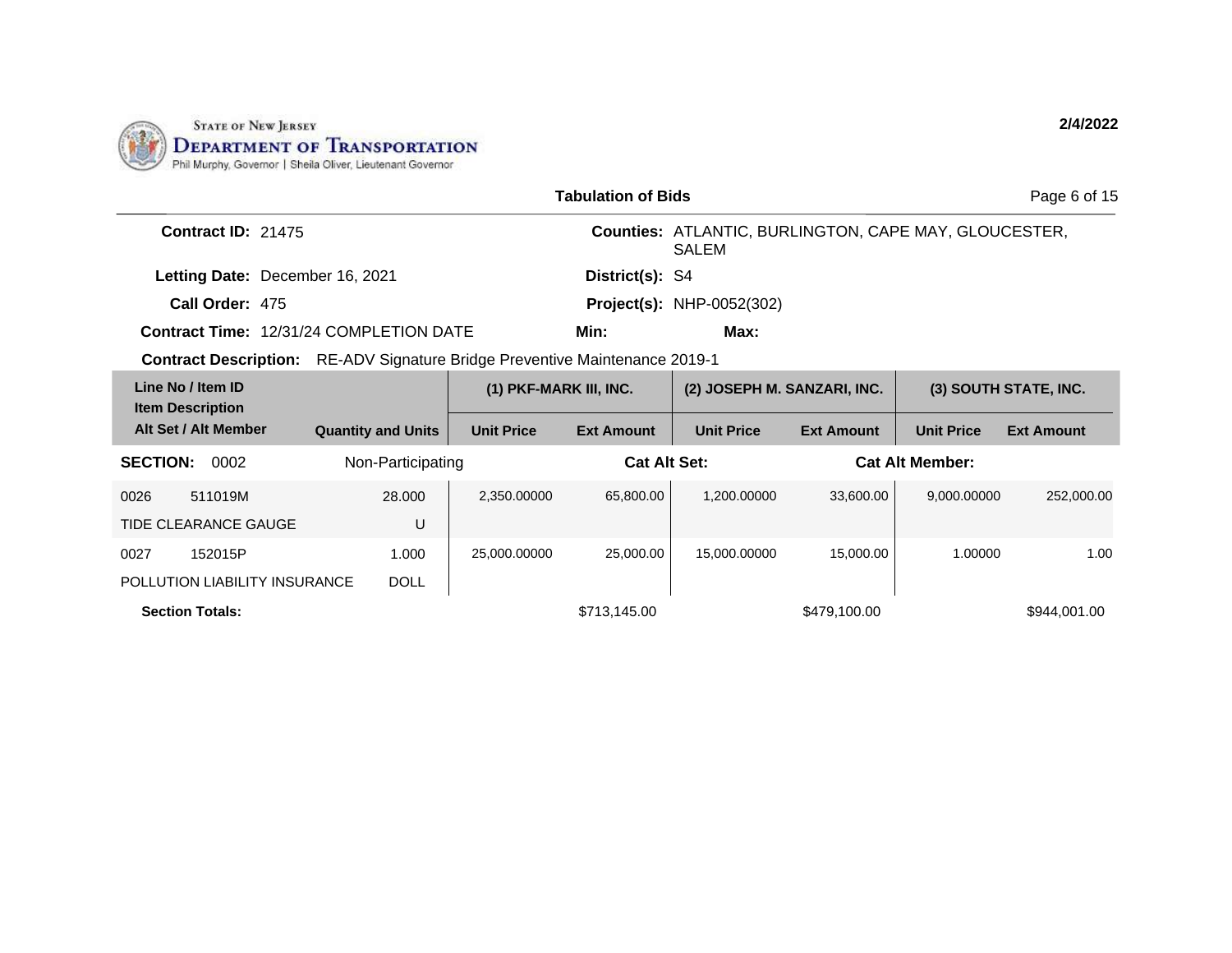

| <b>Tabulation of Bids</b>                                                          |                                             |                        |                     |                                                                       |                   |                        | Page 7 of 15          |
|------------------------------------------------------------------------------------|---------------------------------------------|------------------------|---------------------|-----------------------------------------------------------------------|-------------------|------------------------|-----------------------|
| Contract ID: 21475                                                                 |                                             |                        |                     | Counties: ATLANTIC, BURLINGTON, CAPE MAY, GLOUCESTER,<br><b>SALEM</b> |                   |                        |                       |
| Letting Date: December 16, 2021                                                    |                                             |                        | District(s): S4     |                                                                       |                   |                        |                       |
| Call Order: 475                                                                    |                                             |                        |                     | <b>Project(s): NHP-0052(302)</b>                                      |                   |                        |                       |
| <b>Contract Time: 12/31/24 COMPLETION DATE</b>                                     |                                             |                        | Min:                | Max:                                                                  |                   |                        |                       |
| <b>Contract Description:</b> RE-ADV Signature Bridge Preventive Maintenance 2019-1 |                                             |                        |                     |                                                                       |                   |                        |                       |
| Line No / Item ID<br><b>Item Description</b>                                       |                                             | (1) PKF-MARK III, INC. |                     | (2) JOSEPH M. SANZARI, INC.                                           |                   |                        | (3) SOUTH STATE, INC. |
| Alt Set / Alt Member                                                               | <b>Quantity and Units</b>                   | <b>Unit Price</b>      | <b>Ext Amount</b>   | <b>Unit Price</b>                                                     | <b>Ext Amount</b> | <b>Unit Price</b>      | <b>Ext Amount</b>     |
| 0003<br><b>SECTION:</b>                                                            | - Construction Engineering<br>Participating |                        | <b>Cat Alt Set:</b> |                                                                       |                   | <b>Cat Alt Member:</b> |                       |
| 155033M<br>0028                                                                    | 36.000                                      | 5,500.00000            | 198,000.00          | 3,500.00000                                                           | 126,000.00        | 6.000.00000            | 216,000.00            |
| FIELD OFFICE TYPE E<br><b>MAINTENANCE</b>                                          | <b>MO</b>                                   |                        |                     |                                                                       |                   |                        |                       |
| 155015M<br>0029                                                                    | 1.000                                       | 29,000.00000           | 29,000.00           | 28,000.00000                                                          | 28,000.00         | 50,000.00000           | 50,000.00             |
| FIELD OFFICE TYPE E SET UP                                                         | U                                           |                        |                     |                                                                       |                   |                        |                       |
| <b>Section Totals:</b>                                                             |                                             |                        | \$227,000.00        |                                                                       | \$154,000.00      |                        | \$266,000.00          |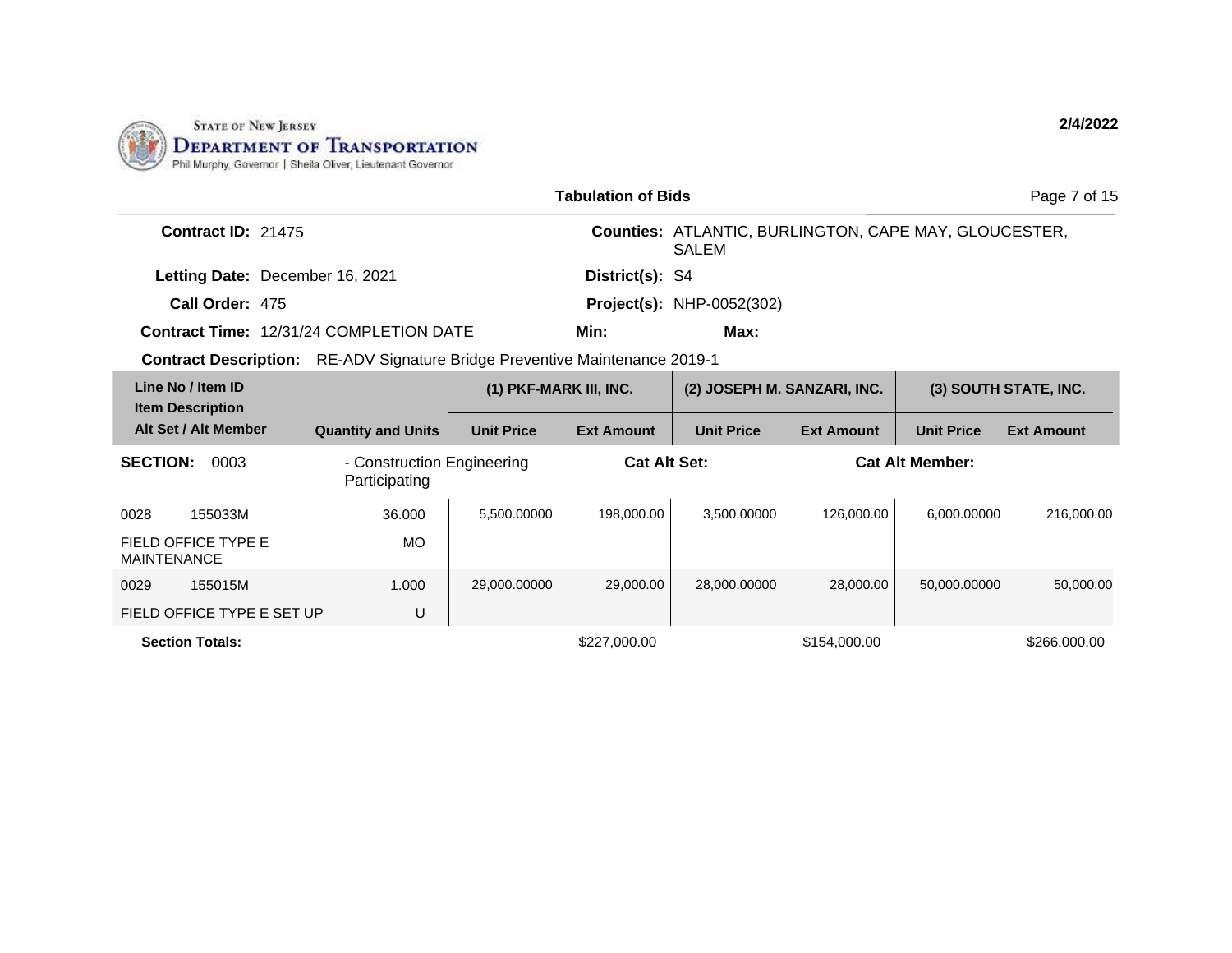

|                   |                                                 |                                                                                    |                        | <b>Tabulation of Bids</b> |                                                                              |                        |                   | Page 8 of 15          |
|-------------------|-------------------------------------------------|------------------------------------------------------------------------------------|------------------------|---------------------------|------------------------------------------------------------------------------|------------------------|-------------------|-----------------------|
|                   | <b>Contract ID: 21475</b>                       |                                                                                    |                        |                           | <b>Counties: ATLANTIC, BURLINGTON, CAPE MAY, GLOUCESTER,</b><br><b>SALEM</b> |                        |                   |                       |
|                   | Letting Date: December 16, 2021                 |                                                                                    |                        | District(s): S4           |                                                                              |                        |                   |                       |
|                   | Call Order: 475                                 |                                                                                    |                        |                           | <b>Project(s): NHP-0052(302)</b>                                             |                        |                   |                       |
|                   |                                                 | <b>Contract Time: 12/31/24 COMPLETION DATE</b>                                     |                        | Min:                      | Max:                                                                         |                        |                   |                       |
|                   |                                                 | <b>Contract Description:</b> RE-ADV Signature Bridge Preventive Maintenance 2019-1 |                        |                           |                                                                              |                        |                   |                       |
| Line No / Item ID |                                                 |                                                                                    | (1) PKF-MARK III, INC. |                           | (2) JOSEPH M. SANZARI, INC.                                                  |                        |                   | (3) SOUTH STATE, INC. |
|                   | <b>Item Description</b><br>Alt Set / Alt Member | <b>Quantity and Units</b>                                                          | <b>Unit Price</b>      | <b>Ext Amount</b>         | <b>Unit Price</b>                                                            | <b>Ext Amount</b>      | <b>Unit Price</b> | <b>Ext Amount</b>     |
|                   | SECTION: 0004<br>Bridge - Participating         |                                                                                    | <b>Cat Alt Set:</b>    |                           |                                                                              | <b>Cat Alt Member:</b> |                   |                       |
| 0030              | <b>MMB188M</b>                                  | 250,000.000                                                                        | 1.00000                | 250,000.00                | 1.00000                                                                      | 250,000.00             | 1.00000           | 250,000.00            |
|                   | RAILROAD SERVICES                               | <b>DOLL</b>                                                                        |                        |                           |                                                                              |                        |                   |                       |
| 0031              | 159138M                                         | 50.000                                                                             | 600.00000              | 30,000.00                 | 167.00000                                                                    | 8,350.00               | 750.00000         | 37,500.00             |
| <b>HMA PATCH</b>  |                                                 | T                                                                                  |                        |                           |                                                                              |                        |                   |                       |
| 0032              | <b>MMB086M</b>                                  | 300,000.000                                                                        | 5.50000                | 1,650,000.00              | 7.75000                                                                      | 2,325,000.00           | 8.00000           | 2,400,000.00          |
|                   | <b>DECK CORROSION INHIBITOR</b>                 | SY                                                                                 |                        |                           |                                                                              |                        |                   |                       |
| 0033              | <b>MMB201M</b>                                  | 600,000.000                                                                        | 2.00000                | 1,200,000.00              | 2.50000                                                                      | 1,500,000.00           | 2.50000           | 1,500,000.00          |
|                   | BRIDGE DECK POWER WASHING                       | SY                                                                                 |                        |                           |                                                                              |                        |                   |                       |
| 0034              | 551003M                                         | 1,000.000                                                                          | 44.00000               | 44.000.00                 | 55.00000                                                                     | 55.000.00              | 100.00000         | 100,000.00            |
|                   | CONCRETE DECK REPAIR, TYPE A                    | <b>SF</b>                                                                          |                        |                           |                                                                              |                        |                   |                       |
| 0035              | 551006M                                         | 10,000.000                                                                         | 90.00000               | 900,000.00                | 65.00000                                                                     | 650,000.00             | 150.00000         | 1,500,000.00          |
|                   | CONCRETE DECK REPAIR, TYPE B                    | <b>SF</b>                                                                          |                        |                           |                                                                              |                        |                   |                       |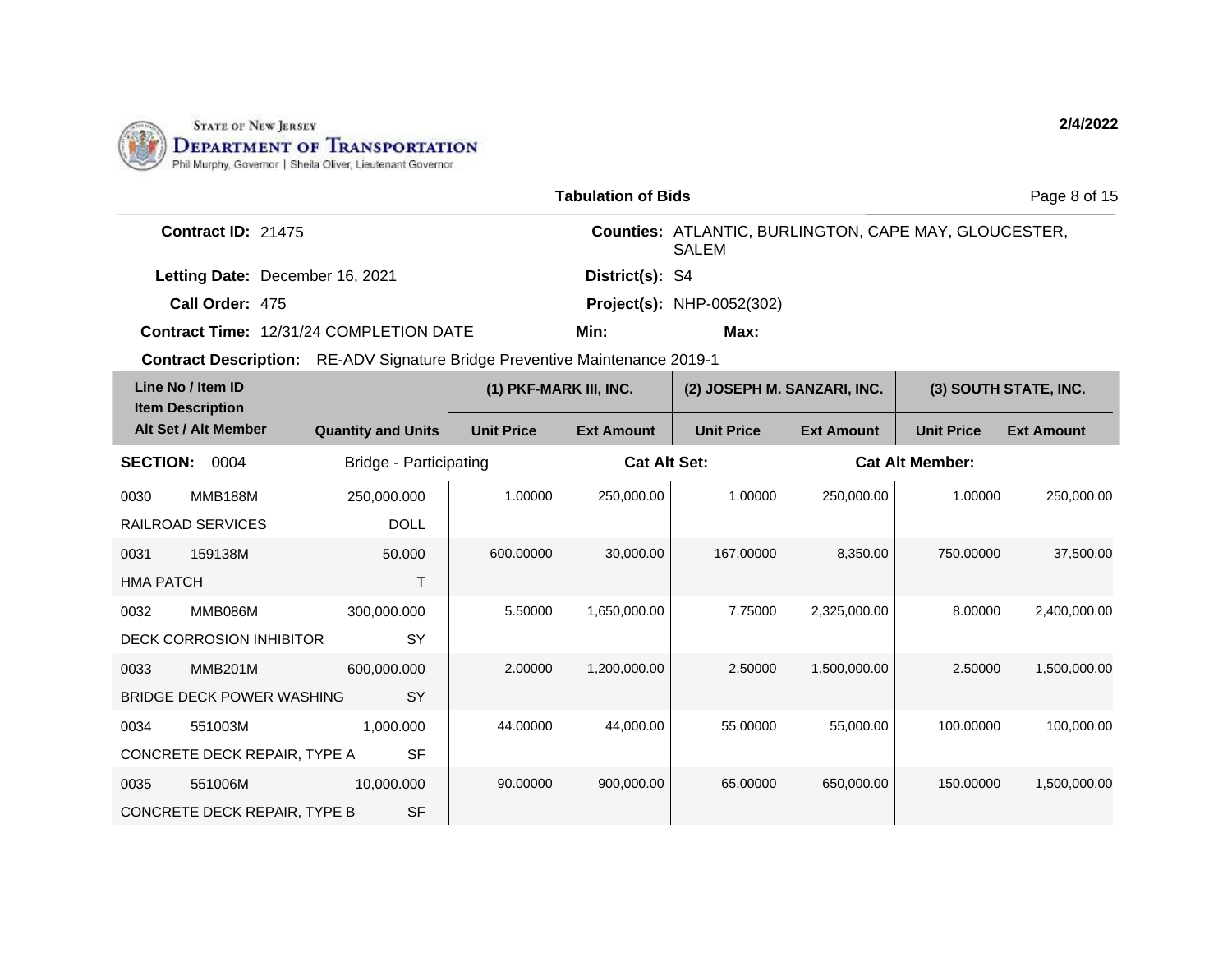

|                 |                                                                                    |                           |                        | <b>Tabulation of Bids</b> |                                                                       |                   |                        | Page 9 of 15          |
|-----------------|------------------------------------------------------------------------------------|---------------------------|------------------------|---------------------------|-----------------------------------------------------------------------|-------------------|------------------------|-----------------------|
|                 | Contract ID: 21475                                                                 |                           |                        |                           | Counties: ATLANTIC, BURLINGTON, CAPE MAY, GLOUCESTER,<br><b>SALEM</b> |                   |                        |                       |
|                 | Letting Date: December 16, 2021                                                    |                           |                        | District(s): S4           |                                                                       |                   |                        |                       |
|                 | Call Order: 475                                                                    |                           |                        |                           | <b>Project(s): NHP-0052(302)</b>                                      |                   |                        |                       |
|                 | <b>Contract Time: 12/31/24 COMPLETION DATE</b>                                     |                           |                        | Min:                      | Max:                                                                  |                   |                        |                       |
|                 | <b>Contract Description:</b> RE-ADV Signature Bridge Preventive Maintenance 2019-1 |                           |                        |                           |                                                                       |                   |                        |                       |
|                 | Line No / Item ID<br><b>Item Description</b>                                       |                           | (1) PKF-MARK III, INC. |                           | (2) JOSEPH M. SANZARI, INC.                                           |                   |                        | (3) SOUTH STATE, INC. |
|                 | Alt Set / Alt Member                                                               | <b>Quantity and Units</b> | <b>Unit Price</b>      | <b>Ext Amount</b>         | <b>Unit Price</b>                                                     | <b>Ext Amount</b> | <b>Unit Price</b>      | <b>Ext Amount</b>     |
| <b>SECTION:</b> | 0004                                                                               | Bridge - Participating    |                        | <b>Cat Alt Set:</b>       |                                                                       |                   | <b>Cat Alt Member:</b> |                       |
| 0036            | MMB090M                                                                            | 2,500.000                 | 18.00000               | 45,000.00                 | 1.00000                                                               | 2,500.00          | 15.00000               | 37,500.00             |
| <b>ASPHALT)</b> | DECK JOINT RESEAL (RUBBER                                                          | LF                        |                        |                           |                                                                       |                   |                        |                       |
| 0037            | MMB087M                                                                            | 5,500.000                 | 42.00000               | 231,000.00                | 16.50000                                                              | 90,750.00         | 200.00000              | 1,100,000.00          |
|                 | DECK JOINT RESEAL (SILICON)                                                        | LF                        |                        |                           |                                                                       |                   |                        |                       |
| 0038            | MMB070M                                                                            | 2,200.000                 | 95.00000               | 209,000.00                | 120.00000                                                             | 264,000.00        | 200.00000              | 440.000.00            |
|                 | <b>BRIDGE HEADER REPAIR</b>                                                        | LF                        |                        |                           |                                                                       |                   |                        |                       |
| 0039            | MMB089M                                                                            | 1,000.000                 | 195.00000              | 195,000.00                | 225.00000                                                             | 225,000.00        | 375.00000              | 375,000.00            |
|                 | <b>DECK JOINT REPAIR</b>                                                           | LF                        |                        |                           |                                                                       |                   |                        |                       |
| 0040            | MMB088M                                                                            | 5,000.000                 | 5.50000                | 27,500.00                 | 28.00000                                                              | 140,000.00        | 20.00000               | 100,000.00            |
|                 | <b>BRIDGE DECK CRACK SEALING</b>                                                   | LF                        |                        |                           |                                                                       |                   |                        |                       |
| 0041            | MMB077M                                                                            | 1,000.000                 | 112.00000              | 112,000.00                | 90.00000                                                              | 90,000.00         | 185.00000              | 185,000.00            |
|                 | <b>REPAIR CONCRETE CURB</b>                                                        | LF                        |                        |                           |                                                                       |                   |                        |                       |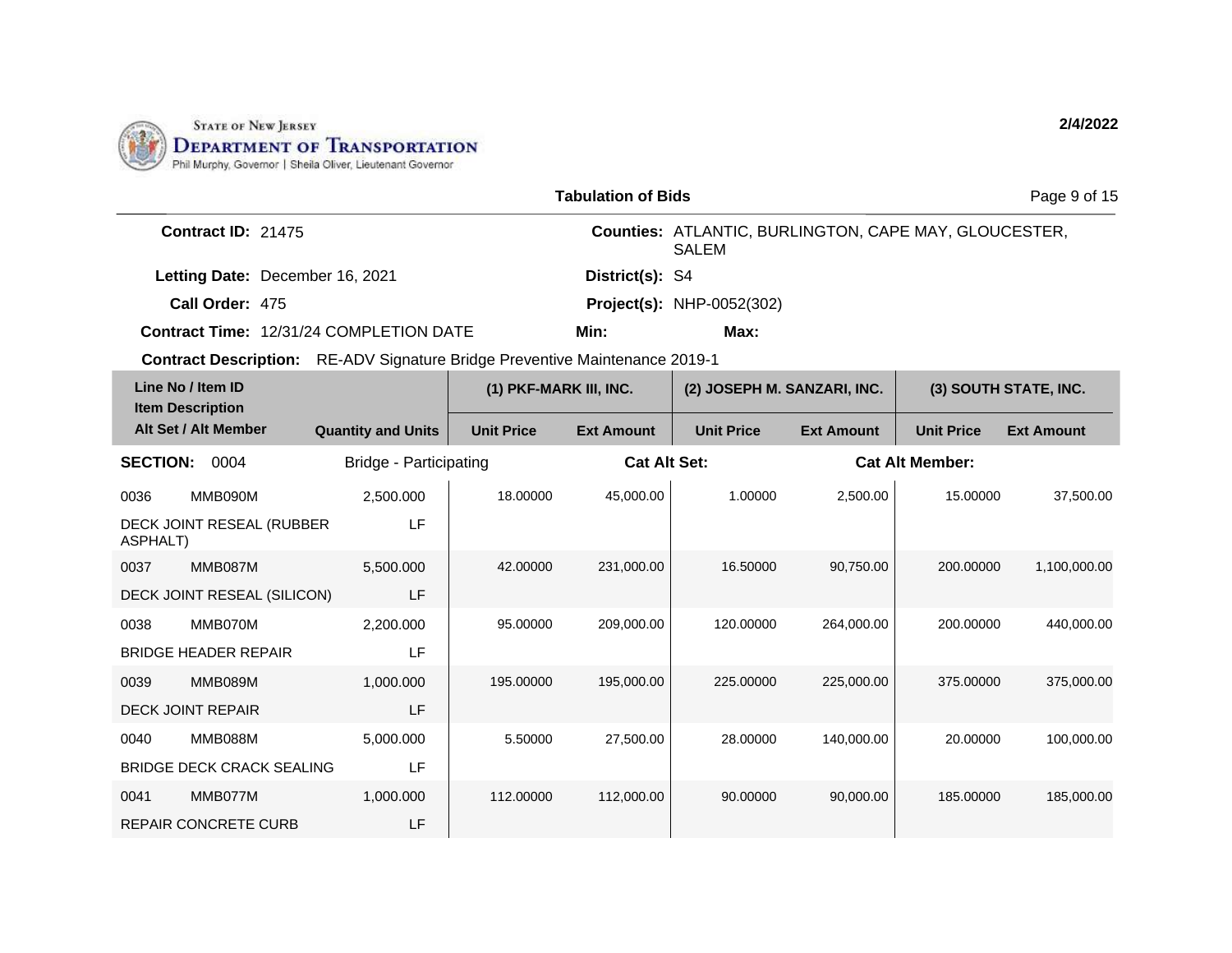

| <b>Tabulation of Bids</b>                    |                                 |                                                                                    |                        |                   |                                                                       |                        | Page 10 of 15     |                       |
|----------------------------------------------|---------------------------------|------------------------------------------------------------------------------------|------------------------|-------------------|-----------------------------------------------------------------------|------------------------|-------------------|-----------------------|
|                                              | Contract ID: 21475              |                                                                                    |                        |                   | Counties: ATLANTIC, BURLINGTON, CAPE MAY, GLOUCESTER,<br><b>SALEM</b> |                        |                   |                       |
|                                              | Letting Date: December 16, 2021 |                                                                                    |                        | District(s): S4   |                                                                       |                        |                   |                       |
| Call Order: 475                              |                                 |                                                                                    |                        |                   | <b>Project(s): NHP-0052(302)</b>                                      |                        |                   |                       |
|                                              |                                 | <b>Contract Time: 12/31/24 COMPLETION DATE</b>                                     |                        | Min:              | Max:                                                                  |                        |                   |                       |
|                                              |                                 | <b>Contract Description:</b> RE-ADV Signature Bridge Preventive Maintenance 2019-1 |                        |                   |                                                                       |                        |                   |                       |
| Line No / Item ID<br><b>Item Description</b> |                                 |                                                                                    | (1) PKF-MARK III, INC. |                   | (2) JOSEPH M. SANZARI, INC.                                           |                        |                   | (3) SOUTH STATE, INC. |
| Alt Set / Alt Member                         |                                 | <b>Quantity and Units</b>                                                          | <b>Unit Price</b>      | <b>Ext Amount</b> | <b>Unit Price</b>                                                     | <b>Ext Amount</b>      | <b>Unit Price</b> | <b>Ext Amount</b>     |
| <b>SECTION:</b><br>0004                      |                                 | Bridge - Participating                                                             | <b>Cat Alt Set:</b>    |                   |                                                                       | <b>Cat Alt Member:</b> |                   |                       |
| 508005M<br>0042                              |                                 | 600.000                                                                            | 58.00000               | 34,800.00         | 300.00000                                                             | 180.000.00             | 700.00000         | 420.000.00            |
| CLEAN EXISTING SCUPPERS AND<br><b>PIPES</b>  |                                 | U                                                                                  |                        |                   |                                                                       |                        |                   |                       |
| 0043<br>606012P                              |                                 | 50.000                                                                             | 140.00000              | 7,000.00          | 180.00000                                                             | 9,000.00               | 200.00000         | 10,000.00             |
| CONCRETE SIDEWALK, 4" THICK                  |                                 | <b>SY</b>                                                                          |                        |                   |                                                                       |                        |                   |                       |
| MMG049M<br>0044                              |                                 | 8,000.000                                                                          | 20.00000               | 160,000.00        | 20.00000                                                              | 160,000.00             | 175.00000         | 1,400,000.00          |
| <b>RE-SEAL BASE PLATES</b>                   |                                 | U                                                                                  |                        |                   |                                                                       |                        |                   |                       |
| MMG047M<br>0045                              |                                 | 500.000                                                                            | 165.00000              | 82,500.00         | 110.00000                                                             | 55,000.00              | 180.00000         | 90,000.00             |
| <b>CONCRETE PARAPET REPAIR</b>               |                                 | <b>SF</b>                                                                          |                        |                   |                                                                       |                        |                   |                       |
| MMB076M<br>0046                              |                                 | 1,000.000                                                                          | 100.00000              | 100,000.00        | 145.00000                                                             | 145,000.00             | 200.00000         | 200,000.00            |
| <b>CONCRETE BALUSTRADE REPAIR</b>            |                                 | LF                                                                                 |                        |                   |                                                                       |                        |                   |                       |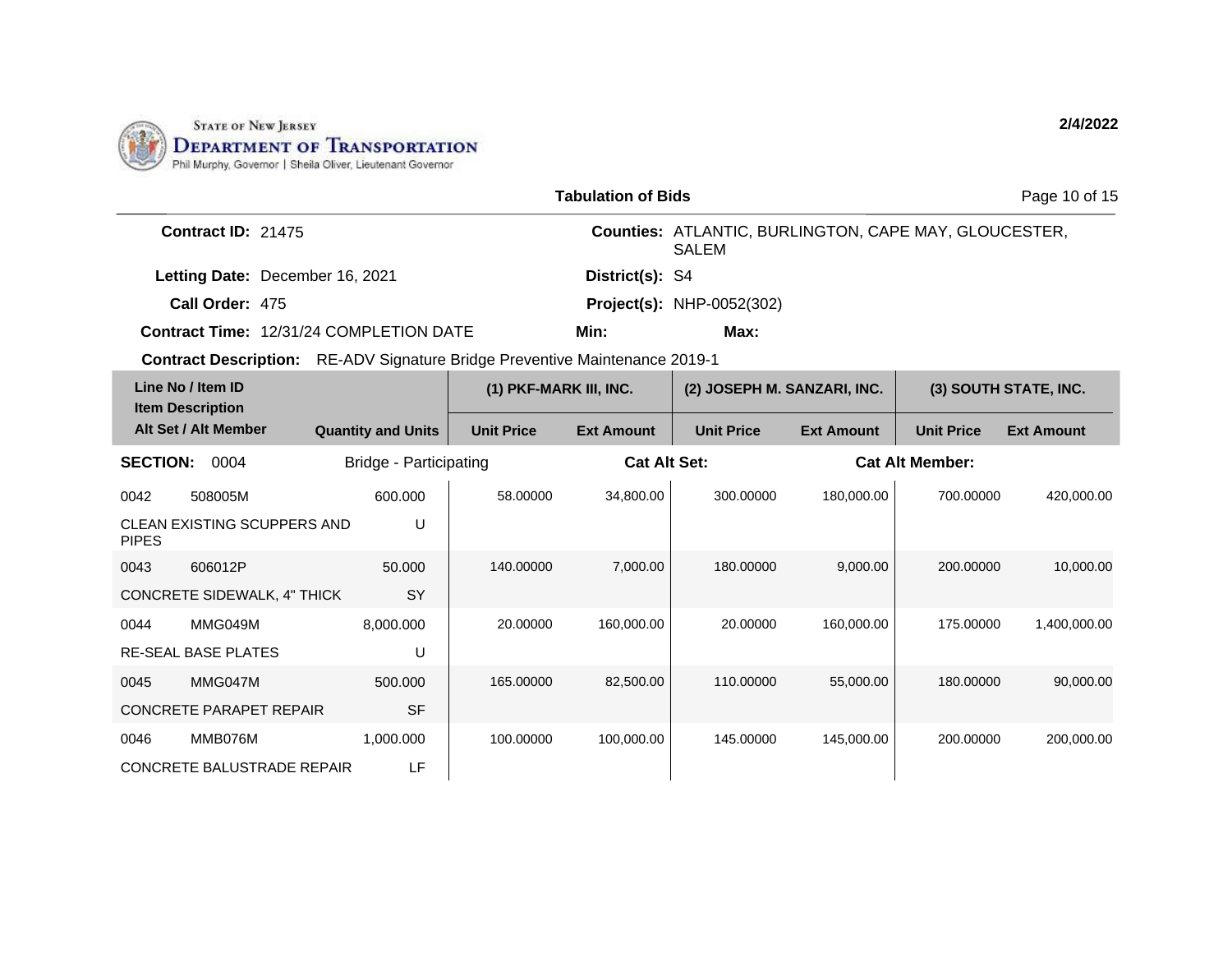

|                                                                                    |                           |                        | <b>Tabulation of Bids</b> |                                                                              |                   |                        | Page 11 of 15         |
|------------------------------------------------------------------------------------|---------------------------|------------------------|---------------------------|------------------------------------------------------------------------------|-------------------|------------------------|-----------------------|
| <b>Contract ID: 21475</b>                                                          |                           |                        |                           | <b>Counties: ATLANTIC, BURLINGTON, CAPE MAY, GLOUCESTER,</b><br><b>SALEM</b> |                   |                        |                       |
| Letting Date: December 16, 2021                                                    |                           |                        | District(s): S4           |                                                                              |                   |                        |                       |
| Call Order: 475                                                                    |                           |                        |                           | <b>Project(s): NHP-0052(302)</b>                                             |                   |                        |                       |
| <b>Contract Time: 12/31/24 COMPLETION DATE</b>                                     |                           |                        | Min:                      | Max:                                                                         |                   |                        |                       |
| <b>Contract Description:</b> RE-ADV Signature Bridge Preventive Maintenance 2019-1 |                           |                        |                           |                                                                              |                   |                        |                       |
| Line No / Item ID<br><b>Item Description</b>                                       |                           | (1) PKF-MARK III, INC. |                           | (2) JOSEPH M. SANZARI, INC.                                                  |                   |                        | (3) SOUTH STATE, INC. |
| Alt Set / Alt Member                                                               | <b>Quantity and Units</b> | <b>Unit Price</b>      | <b>Ext Amount</b>         | <b>Unit Price</b>                                                            | <b>Ext Amount</b> | <b>Unit Price</b>      | <b>Ext Amount</b>     |
| <b>SECTION:</b><br>0004                                                            | Bridge - Participating    |                        | <b>Cat Alt Set:</b>       |                                                                              |                   | <b>Cat Alt Member:</b> |                       |
| MMG046M<br>0047                                                                    | 1,000.000                 | 25.00000               | 25,000.00                 | 80.00000                                                                     | 80,000.00         | 35.00000               | 35,000.00             |
| PARAPET AND BALUSTRADE<br><b>CRACK SEALING</b>                                     | LF                        |                        |                           |                                                                              |                   |                        |                       |
| 0048<br>MMB215M                                                                    | 1,000.000                 | 32.00000               | 32,000.00                 | 30.00000                                                                     | 30,000.00         | 40.00000               | 40,000.00             |
| FLEXIBLE DELINEATORS,<br>PARAPET MOUNTED                                           | U                         |                        |                           |                                                                              |                   |                        |                       |
| 509150P<br>0049                                                                    | 50,000                    | 325.00000              | 16,250.00                 | 300.00000                                                                    | 15,000.00         | 300.00000              | 15,000.00             |
| <b>BRIDGE COMBINATION RAILING (1</b><br>RAIL, STEEL)                               | LF                        |                        |                           |                                                                              |                   |                        |                       |
| MMD035M<br>0050                                                                    | 1,250.000                 | 380.00000              | 475,000.00                | 120.00000                                                                    | 150,000.00        | 0.01000                | 12.50                 |
| <b>CLEARING SITE Bridge Deck</b><br>Sweeping                                       | <b>MILE</b>               |                        |                           |                                                                              |                   |                        |                       |
| 555003M<br>0051                                                                    | 5,000.000                 | 110.00000              | 550,000.00                | 300.00000                                                                    | 1,500,000.00      | 325,00000              | 1,625,000.00          |
| SUBSTRUCTURE CONCRETE<br><b>REPAIR</b>                                             | <b>SF</b>                 |                        |                           |                                                                              |                   |                        |                       |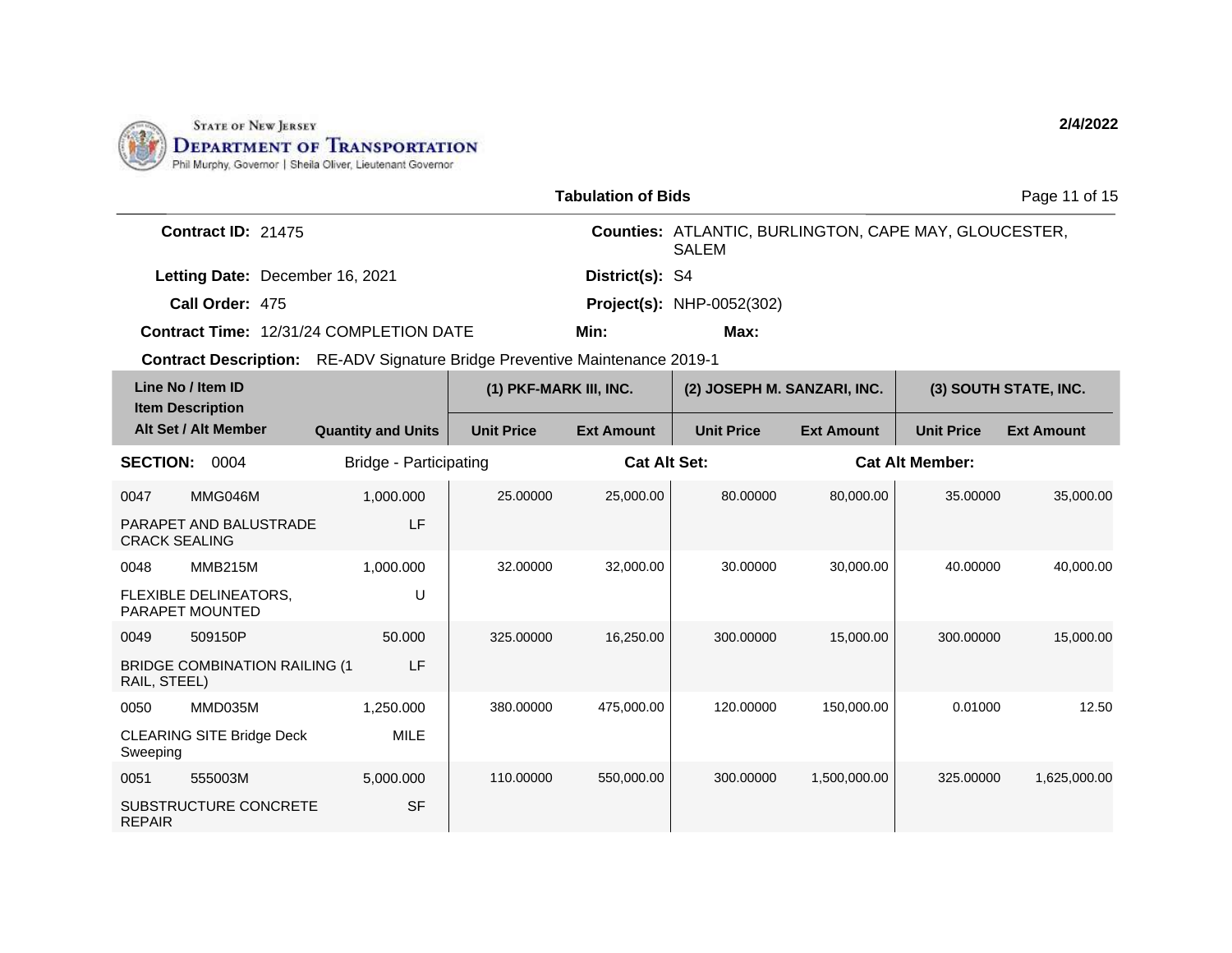

| <b>Tabulation of Bids</b><br>Page 12 of 15 |                                               |                                                                                    |                        |                   |                                                                       |                   |                        |                       |
|--------------------------------------------|-----------------------------------------------|------------------------------------------------------------------------------------|------------------------|-------------------|-----------------------------------------------------------------------|-------------------|------------------------|-----------------------|
|                                            | Contract ID: 21475                            |                                                                                    |                        |                   | Counties: ATLANTIC, BURLINGTON, CAPE MAY, GLOUCESTER,<br><b>SALEM</b> |                   |                        |                       |
|                                            | Letting Date: December 16, 2021               |                                                                                    |                        | District(s): S4   |                                                                       |                   |                        |                       |
|                                            | Call Order: 475                               |                                                                                    |                        |                   | <b>Project(s): NHP-0052(302)</b>                                      |                   |                        |                       |
|                                            |                                               | <b>Contract Time: 12/31/24 COMPLETION DATE</b>                                     |                        | Min:              | Max:                                                                  |                   |                        |                       |
|                                            |                                               | <b>Contract Description:</b> RE-ADV Signature Bridge Preventive Maintenance 2019-1 |                        |                   |                                                                       |                   |                        |                       |
|                                            | Line No / Item ID<br><b>Item Description</b>  |                                                                                    | (1) PKF-MARK III, INC. |                   | (2) JOSEPH M. SANZARI, INC.                                           |                   |                        | (3) SOUTH STATE, INC. |
|                                            | Alt Set / Alt Member                          | <b>Quantity and Units</b>                                                          | <b>Unit Price</b>      | <b>Ext Amount</b> | <b>Unit Price</b>                                                     | <b>Ext Amount</b> | <b>Unit Price</b>      | <b>Ext Amount</b>     |
| <b>SECTION:</b>                            | 0004                                          | Bridge - Participating                                                             |                        |                   | <b>Cat Alt Set:</b>                                                   |                   | <b>Cat Alt Member:</b> |                       |
| 0052                                       | 552003M                                       | 2,000.000                                                                          | 40.00000               | 80,000.00         | 40.00000                                                              | 80,000.00         | 125.00000              | 250,000.00            |
|                                            | PRESSURE INJECTION,<br><b>CONCRETE CRACKS</b> | LF                                                                                 |                        |                   |                                                                       |                   |                        |                       |
| 0053                                       | 504036P                                       | 15,000.000                                                                         | 54.00000               | 810,000.00        | 55.00000                                                              | 825,000.00        | 75.00000               | 1,125,000.00          |
|                                            | EPOXY WATERPROOFING                           | SY                                                                                 |                        |                   |                                                                       |                   |                        |                       |
| 0054                                       | 506013P                                       | 3,000.000                                                                          | 62.00000               | 186,000.00        | 50.00000                                                              | 150,000.00        | 275.00000              | 825.000.00            |
|                                            | <b>LUBRICATE BEARING</b>                      | U                                                                                  |                        |                   |                                                                       |                   |                        |                       |
| 0055                                       | MMG024M                                       | 7,500.000                                                                          | 20.00000               | 150,000.00        | 100.00000                                                             | 750,000.00        | 160.00000              | 1,200,000.00          |
| <b>CARBON WRAP</b>                         | FIBER REINFORCED POLYMER                      | <b>SF</b>                                                                          |                        |                   |                                                                       |                   |                        |                       |
| 0056                                       | <b>MMB203M</b>                                | 30,000.000                                                                         | 48.00000               | 1,440,000.00      | 35.00000                                                              | 1,050,000.00      | 90.00000               | 2,700,000.00          |
|                                            | METHACRYLATE FLOOD COAT                       | SY                                                                                 |                        |                   |                                                                       |                   |                        |                       |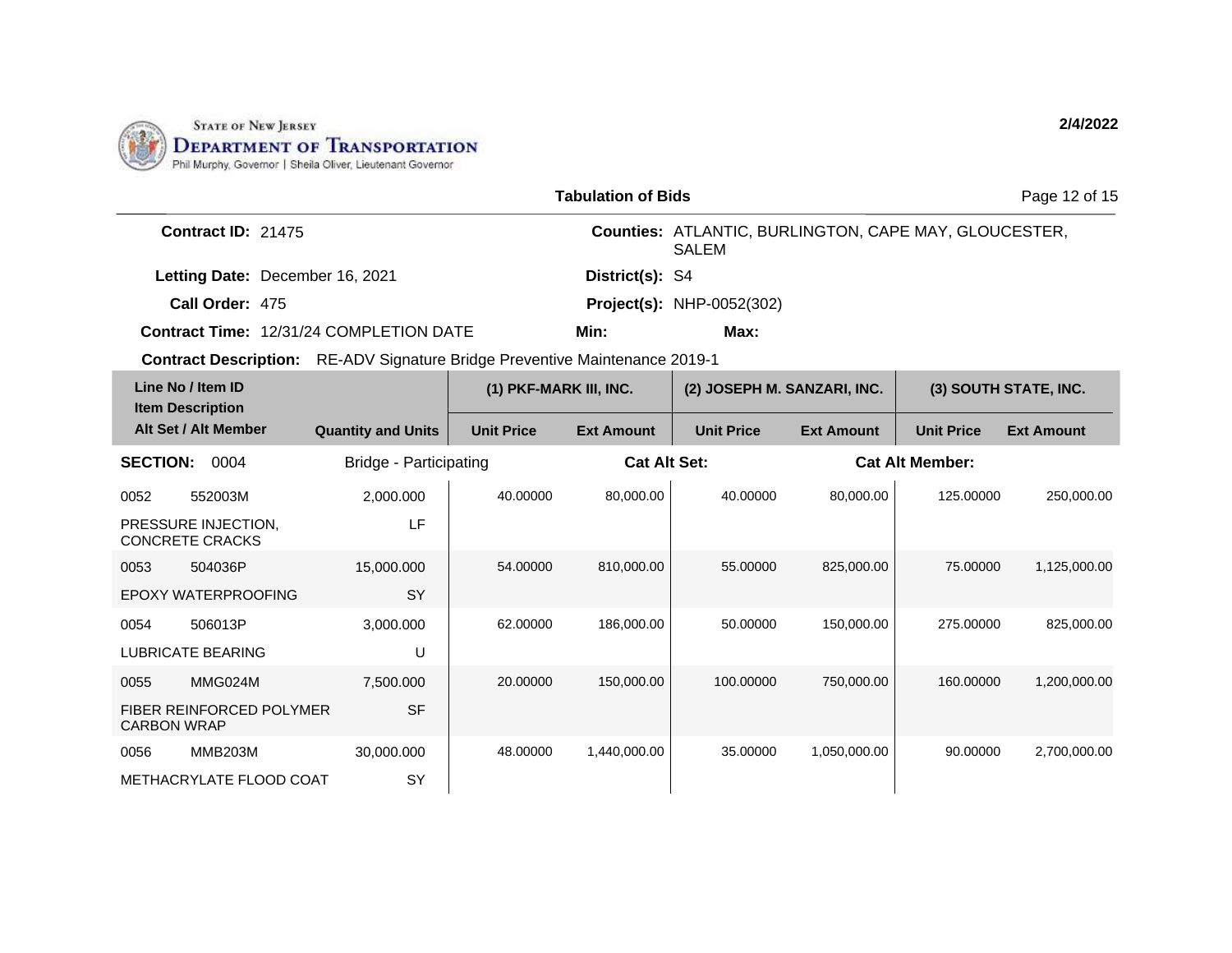

|                                                |                                                                             |                           |                        | <b>Tabulation of Bids</b>                                                    |                                  |                   |                       | Page 13 of 15     |  |
|------------------------------------------------|-----------------------------------------------------------------------------|---------------------------|------------------------|------------------------------------------------------------------------------|----------------------------------|-------------------|-----------------------|-------------------|--|
| <b>Contract ID: 21475</b>                      |                                                                             |                           |                        | <b>Counties: ATLANTIC, BURLINGTON, CAPE MAY, GLOUCESTER,</b><br><b>SALEM</b> |                                  |                   |                       |                   |  |
|                                                | Letting Date: December 16, 2021                                             |                           |                        | District(s): S4                                                              |                                  |                   |                       |                   |  |
|                                                | Call Order: 475                                                             |                           |                        |                                                                              | <b>Project(s): NHP-0052(302)</b> |                   |                       |                   |  |
|                                                | <b>Contract Time: 12/31/24 COMPLETION DATE</b>                              |                           |                        | Min:                                                                         | Max:                             |                   |                       |                   |  |
|                                                | Contract Description: RE-ADV Signature Bridge Preventive Maintenance 2019-1 |                           |                        |                                                                              |                                  |                   |                       |                   |  |
| Line No / Item ID                              |                                                                             |                           | (1) PKF-MARK III, INC. |                                                                              | (2) JOSEPH M. SANZARI, INC.      |                   | (3) SOUTH STATE, INC. |                   |  |
|                                                | <b>Item Description</b><br>Alt Set / Alt Member                             | <b>Quantity and Units</b> | <b>Unit Price</b>      | <b>Ext Amount</b>                                                            | <b>Unit Price</b>                | <b>Ext Amount</b> | <b>Unit Price</b>     | <b>Ext Amount</b> |  |
| <b>SECTION: 0004</b><br>Bridge - Participating |                                                                             | <b>Cat Alt Set:</b>       |                        | <b>Cat Alt Member:</b>                                                       |                                  |                   |                       |                   |  |
| 0057                                           | MMG039M                                                                     | 100.000                   | 500.00000              | 50,000.00                                                                    | 240.00000                        | 24,000.00         | 630.00000             | 63,000.00         |  |
|                                                | POLYMER STRUCTURAL WALE                                                     | LF                        |                        |                                                                              |                                  |                   |                       |                   |  |
| 0058                                           | 510009P                                                                     | 350.000                   | 200.00000              | 70,000.00                                                                    | 150.00000                        | 52,500.00         | 575.00000             | 201,250.00        |  |
| <b>TIMBER WALE</b>                             |                                                                             | <b>CF</b>                 |                        |                                                                              |                                  |                   |                       |                   |  |
| 0059                                           | MMG041M                                                                     | 200.000                   | 480.00000              | 96,000.00                                                                    | 300.00000                        | 60,000.00         | 320.00000             | 64,000.00         |  |
|                                                | <b>CONNECTING WALKWAY Fender</b><br>system walkway repair                   | LF                        |                        |                                                                              |                                  |                   |                       |                   |  |
| 0060                                           | <b>MMB135M</b>                                                              | 10,000.000                | 38,00000               | 380,000.00                                                                   | 46.00000                         | 460,000.00        | 100.00000             | 1,000,000.00      |  |
| <b>PAINTING</b>                                | POWER TOOL CLEANING AND                                                     | <b>SF</b>                 |                        |                                                                              |                                  |                   |                       |                   |  |
| 0061                                           | 554009P                                                                     | (1)                       | 9,400,500.00000        | 9,400,500.00                                                                 | 8,815,000.00000                  | 8,815,000.00      | 9,000,000.00000       | 9,000,000.00      |  |
|                                                | NEAR-WHITE BLAST CLEANING<br>AND PAINTING Structure 0122-155                | LS                        |                        |                                                                              |                                  |                   |                       |                   |  |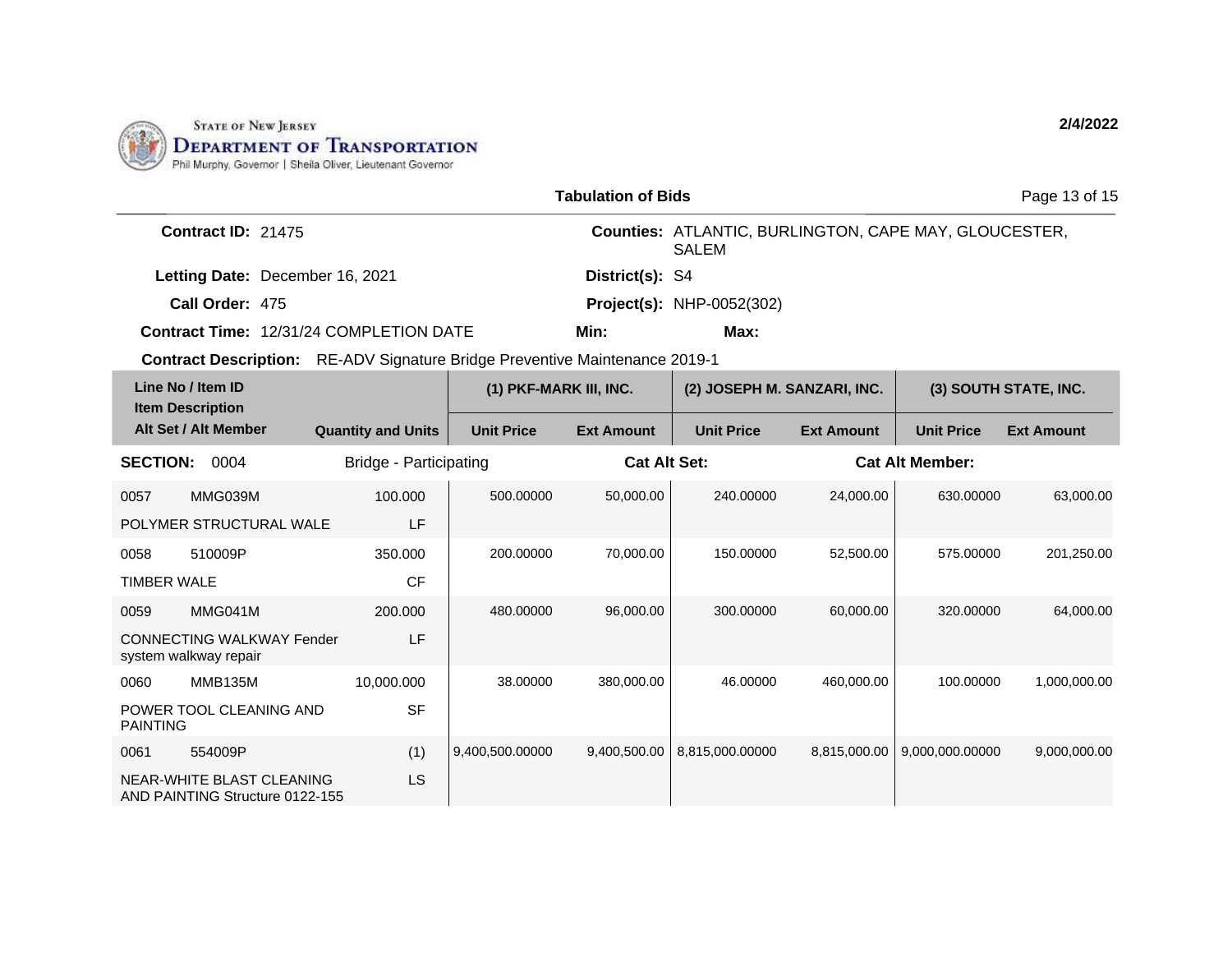

|                                                   |                                                                                    |                           |                        | <b>Tabulation of Bids</b> |                                                                              |                   |                       | Page 14 of 15     |
|---------------------------------------------------|------------------------------------------------------------------------------------|---------------------------|------------------------|---------------------------|------------------------------------------------------------------------------|-------------------|-----------------------|-------------------|
| <b>Contract ID: 21475</b>                         |                                                                                    |                           |                        |                           | <b>Counties: ATLANTIC, BURLINGTON, CAPE MAY, GLOUCESTER,</b><br><b>SALEM</b> |                   |                       |                   |
| Letting Date: December 16, 2021                   |                                                                                    |                           | District(s): S4        |                           |                                                                              |                   |                       |                   |
| Call Order: 475                                   |                                                                                    |                           |                        |                           | <b>Project(s): NHP-0052(302)</b>                                             |                   |                       |                   |
| <b>Contract Time: 12/31/24 COMPLETION DATE</b>    |                                                                                    |                           | Min:                   | Max:                      |                                                                              |                   |                       |                   |
|                                                   | <b>Contract Description:</b> RE-ADV Signature Bridge Preventive Maintenance 2019-1 |                           |                        |                           |                                                                              |                   |                       |                   |
|                                                   | Line No / Item ID                                                                  |                           | (1) PKF-MARK III, INC. |                           | (2) JOSEPH M. SANZARI, INC.                                                  |                   | (3) SOUTH STATE, INC. |                   |
|                                                   | <b>Item Description</b><br>Alt Set / Alt Member                                    | <b>Quantity and Units</b> | <b>Unit Price</b>      | <b>Ext Amount</b>         | <b>Unit Price</b>                                                            | <b>Ext Amount</b> | <b>Unit Price</b>     | <b>Ext Amount</b> |
| <b>SECTION:</b><br>0004<br>Bridge - Participating |                                                                                    | <b>Cat Alt Set:</b>       |                        | <b>Cat Alt Member:</b>    |                                                                              |                   |                       |                   |
| 0062                                              | 554009P                                                                            | (1)                       | 1,650,000.00000        | 1,650,000.00              | 1.490.000.00000                                                              | 1.490.000.00      | 2,100,000.00000       | 2,100,000.00      |
|                                                   | NEAR-WHITE BLAST CLEANING<br>AND PAINTING Structure 0501-150                       | LS                        |                        |                           |                                                                              |                   |                       |                   |
| 0063                                              | 554009P                                                                            | (1)                       | 1,790,000.00000        | 1,790,000.00              | 1,493,000.00000                                                              | 1,493,000.00      | 2,200,000.00000       | 2,200,000.00      |
|                                                   | NEAR-WHITE BLAST CLEANING<br>AND PAINTING structure 0513-150                       | LS                        |                        |                           |                                                                              |                   |                       |                   |
| 0064                                              | 554009P                                                                            | (1)                       | 2,080,000.00000        | 2,080,000.00              | 2,015,000.00000                                                              | 2,015,000.00      | 4,500,000.00000       | 4,500,000.00      |
| & 0327-168                                        | NEAR-WHITE BLAST CLEANING<br>AND PAINTING Structures 0327-167                      | LS                        |                        |                           |                                                                              |                   |                       |                   |
| <b>Section Totals:</b>                            |                                                                                    |                           | \$24,558,550.00        |                           | \$25,189,100.00                                                              |                   | \$37,088,262.50       |                   |
| <b>Contract Totals</b>                            |                                                                                    |                           | \$27,335,521.00        |                           | \$27,415,957.00                                                              | \$42,765,813.50   |                       |                   |
| <b>Cost Plus Time Totals</b>                      |                                                                                    |                           |                        | \$27,335,521.00           |                                                                              | \$27,415,957.00   |                       | 42,765,813.50     |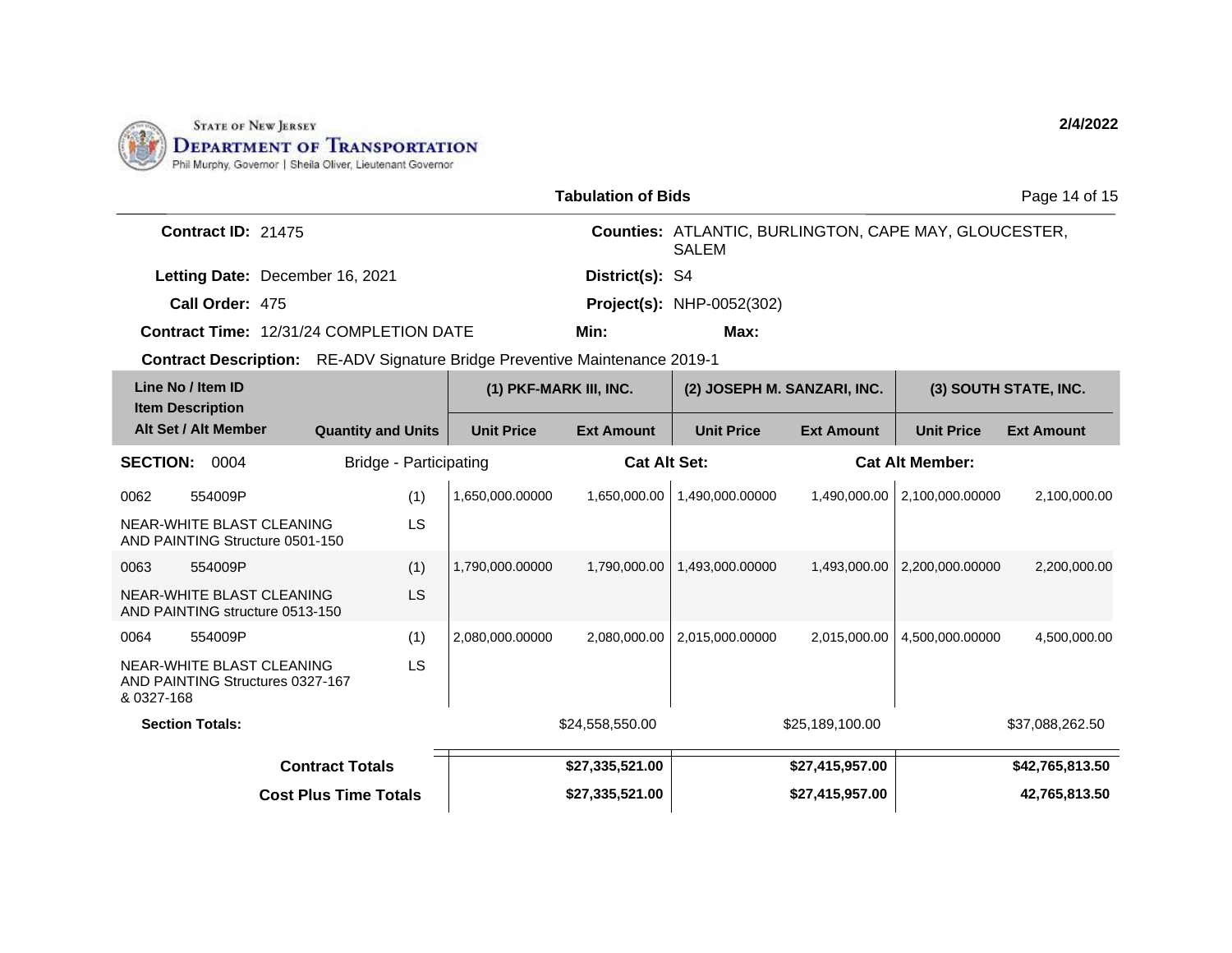

|                           |                                                                                                                            | <b>Tabulation of Bids</b> |                                                                       | Page 15 of 15 |
|---------------------------|----------------------------------------------------------------------------------------------------------------------------|---------------------------|-----------------------------------------------------------------------|---------------|
| <b>Contract ID: 21475</b> |                                                                                                                            |                           | <b>Counties: ATLANTIC, BURLINGTON, CAPE MAY, GLOUCESTER,</b><br>SALEM |               |
|                           | Letting Date: December 16, 2021                                                                                            | District(s): S4           |                                                                       |               |
| Call Order: 475           |                                                                                                                            |                           | <b>Project(s): NHP-0052(302)</b>                                      |               |
|                           | <b>Contract Time: 12/31/24 COMPLETION DATE</b>                                                                             | Min:                      | Max:                                                                  |               |
|                           | <b>Contract Description:</b> RE-ADV Signature Bridge Preventive Maintenance 2019-1<br>() indicates item is bid as Lump Sum |                           |                                                                       |               |